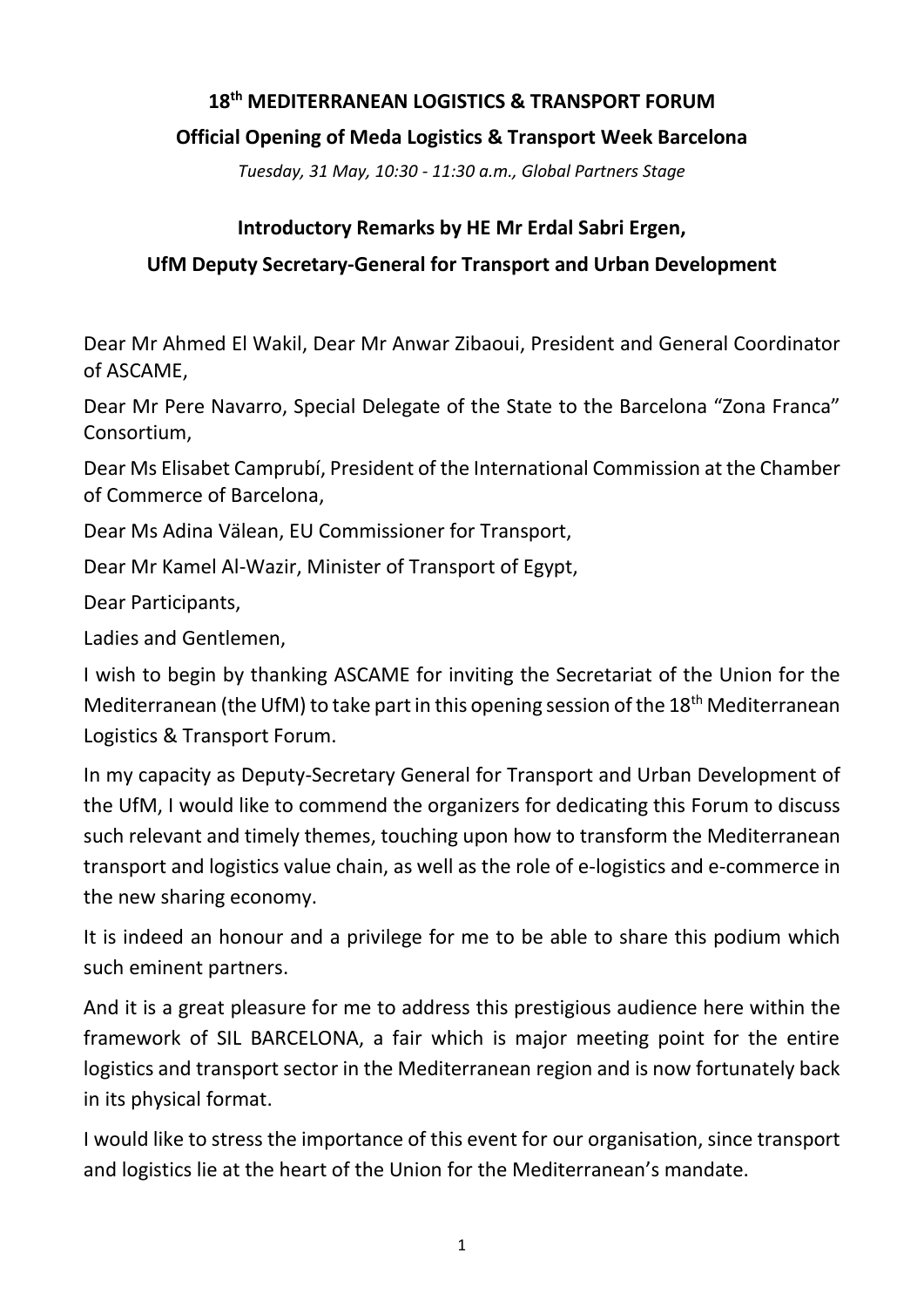\*\*\*\*\*\*\*

Ladies and Gentlemen,

As you may already now, the UfM is an intergovernmental organisation that brings together 42 countries, including the 27 Member States of the European Union and 15 non-EU Member States in North Africa, the Middle East and the Western Balkans.

The UfM is a platform for dialogue and cooperation, based on consensus building, and it is also a multilateral partnership which aims at increasing the potential for regional integration and cohesion among its member countries.

It does so by enhancing co-ownership of the process, setting governance on the basis of equal footing and translating it into concrete development projects in the priority sectors falling within the UfM' mandate, among which are transport and logistics.

\*\*\*\*\*\*\*

Within the framework of our dialogue structures with the countries, which are cochaired by the European Union and Jordan, we are now laying the groundwork for the **next UfM Ministerial Conference on Transport** to be held in **Cairo, Egypt**, on **3 rd October** this year.

I would like to express our deep gratitude to the Government of the Arab Republic of Egypt, and in particular his excellency Lieutenant General Kamel Al-Wazir, Minister of Transport, for hosting this important Conference.

\*\*\*\*\*\*\*

One of the key deliverables under preparation and expected to be endorsed by UfM Ministers of Transport meeting in Cairo, is the **new Regional Transport Action Plan for the Mediterranean region until 2027**. We called it **RTAP**.

The drafting exercise of the new Action Plan has been a collaborative and co-owned effort by all UfM Member States.

The multi-stakeholder consultative process on the new Plan was launched in June 2021, and most recently, on 9<sup>th</sup> May 2022, less than a year later, has been validated at the technical level by our Member countries and is ready for adoption at the political level.

\*\*\*\*\*\*\*\*\*\*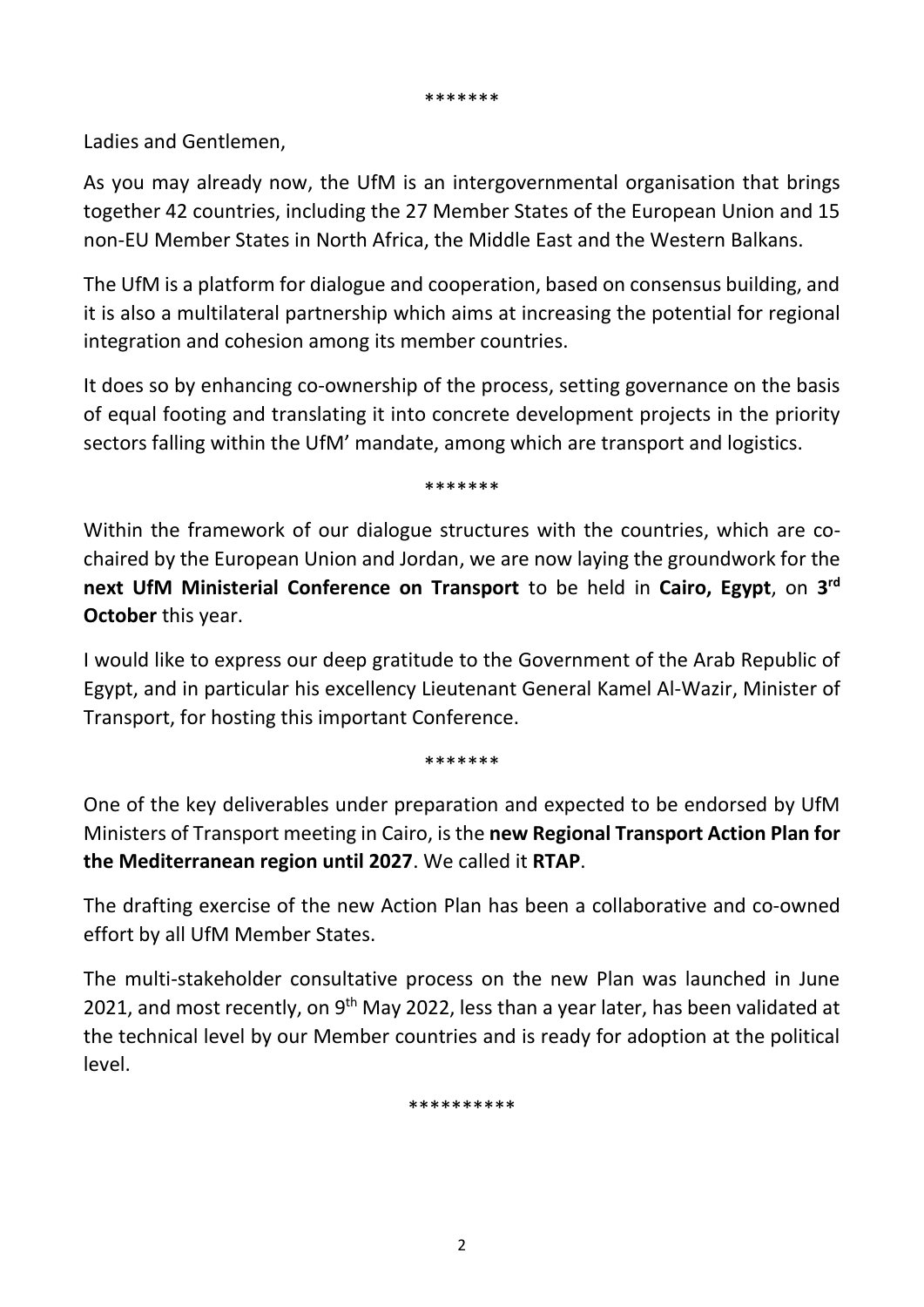Ladies and gentlemen,

As we move towards the Ministerial Conference, we have already started thinking about the implementation stage of the 28 actions foreseen in the new Action Plan, covering all transport modes.

For example, **Action 5** of the new Transport Action Plan concerns the **development, coordination and upgrading of logistics** within the Mediterranean region.

In this regard, UfM countries will need to establish or strengthen in the coming years their national logistics development strategies to take into account the regional and Mediterranean dimension of the sector.

Logistics programmes in the UfM area of action will continue, in particular, through the implementation of priority logistics platforms of the trans-Mediterranean transport network, in order to help improve logistics performance, sustainability and coordination at the regional level.

In this context, it will be necessary to support and promote the development of green logistics, to prioritise the rationalization of urban logistics and to ensure the resilience of the logistics chain. To achieve these goals, the potential of digitalisation of the information exchange process along the logistics chain will need to be mobilised.

In order to boost logistics performance and to ensure effective coordination at regional level, training and capacity building activities will be maintained and tailored to the specific needs of countries.

Logistics will continue to be promoted by countries, in raising awareness of public administration, aligning training with international standards, and in developing professional associations.

Capacity building in the digitalisation of supply chains and the creation of 3PL and 4PL logistics service providers will also be encouraged and ensured.

Finally, data collection and exchange, in particular building on EU standards and solutions, as well as the establishment of a regional logistics observatory will also be key issues to consider and elaborate on within the implementation of the Action Plan, including measures for the exchange of multimodal transport data supporting more efficient cargo flows along the transport networks in the region.

\*\*\*\*\*\*\*\*\*\*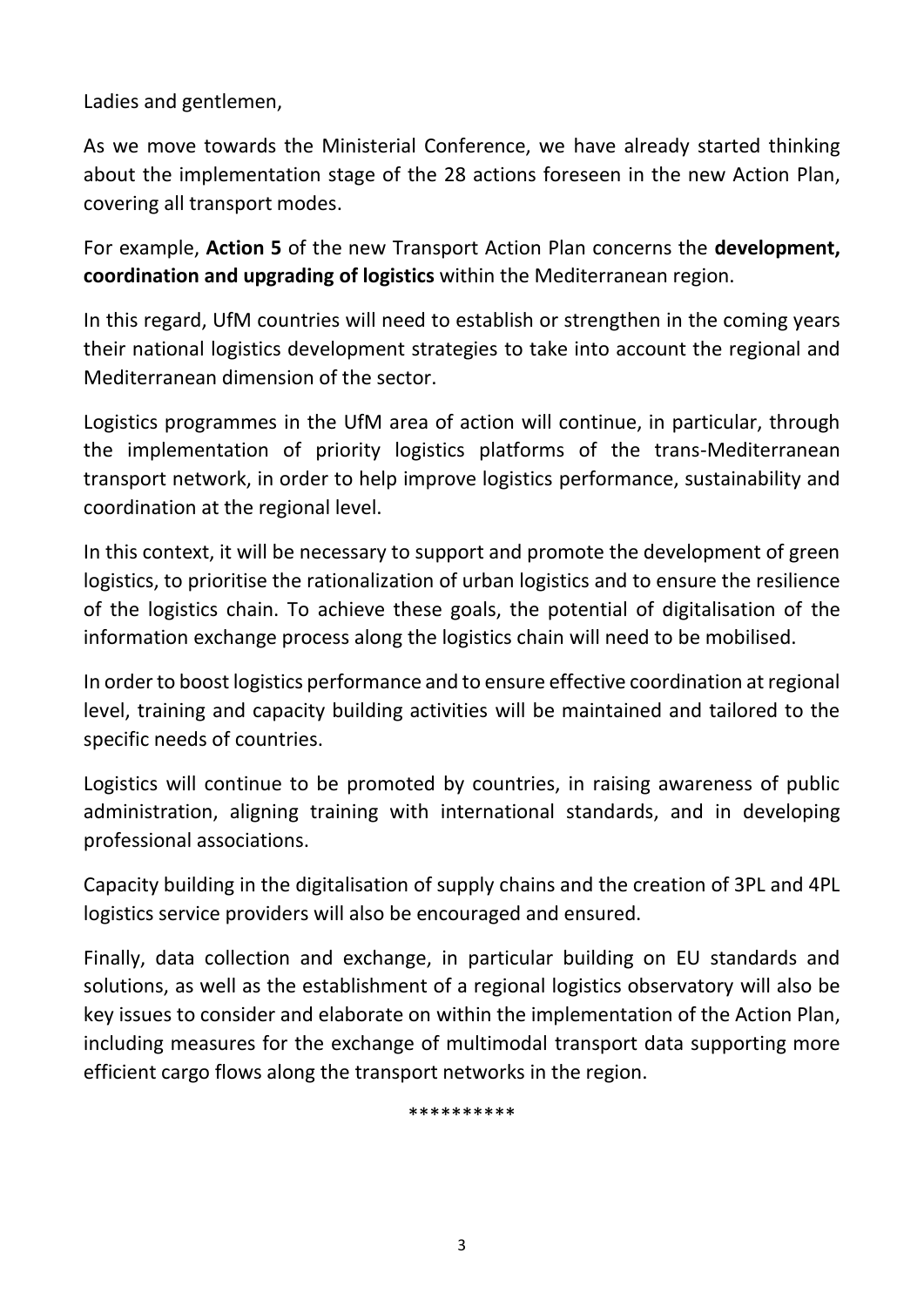## **Action 6** of the new Action Plan concerns the **development of multimodal transport**.

Similarly to the logistics sector, to implement this action countries will need to set up or strengthen multimodal transport development strategies with the aim of optimizing transport operations, minimizing transport costs and ensuring gains in terms of sustainability and competitiveness.

The development of regional multimodal transport corridors will need to be prioritised and supported at national level need in order to help enhance connectivity.

As part of the development of multimodal transport, countries will be encouraged to improve and strengthen port connectivity, by land and in particular by rail, with the hinterland.

This connectivity should be seen as a strategic element of port development and multimodal transport, taking into account its economic and competitive advantages in order to reduce negative externalities to people and the environment.

With the further development of the so-called "Motorways of the Sea", this connectivity will ensure complementarity between the different transport modes and will promote modal shift towards sustainable transport, which will strengthen the integration of multimodal services and allow for concrete progress in the interconnection between infrastructure networks within and between the two shores of the Mediterranean.

In addition, countries will be encouraged to implement projects to expand local and regional rail networks.

#### \*\*\*\*\*\*\*\*\*\*\*\*\*\*

Allow me to highlight two examples of UfM-labelled projects already specifically targeting logistics and multimodal transport with a Mediterranean scope, one completed and the second on-going. The [LOGISMED Training Activities \(LOGISMED](https://ufmsecretariat.org/project/ufm-labelled-project-logismedta-to-contribute-to-the-creation-of-jobs-in-the-region-2/) – [TA\)](https://ufmsecretariat.org/project/ufm-labelled-project-logismedta-to-contribute-to-the-creation-of-jobs-in-the-region-2/) project, implemented during the period 2013-2019 in ten Mediterranean countries, was aimed at improving the level of qualifications of logistics platforms' operators and managers and reinforcing transport and logistics in the Mediterranean. The ongoing [TransLogMED](https://ufmsecretariat.org/project/translogmed-2/) project, which started in late 2017, develops training and knowledge-transfer activities targeting the logistics sector in 7 Mediterranean countries, thus complementing the LOGISMED-TA project, and promotes the establishment of sustainable multimodal transport chains and door-to-door logistics services.

#### \*\*\*\*\*\*\*\*\*\*\*\*\*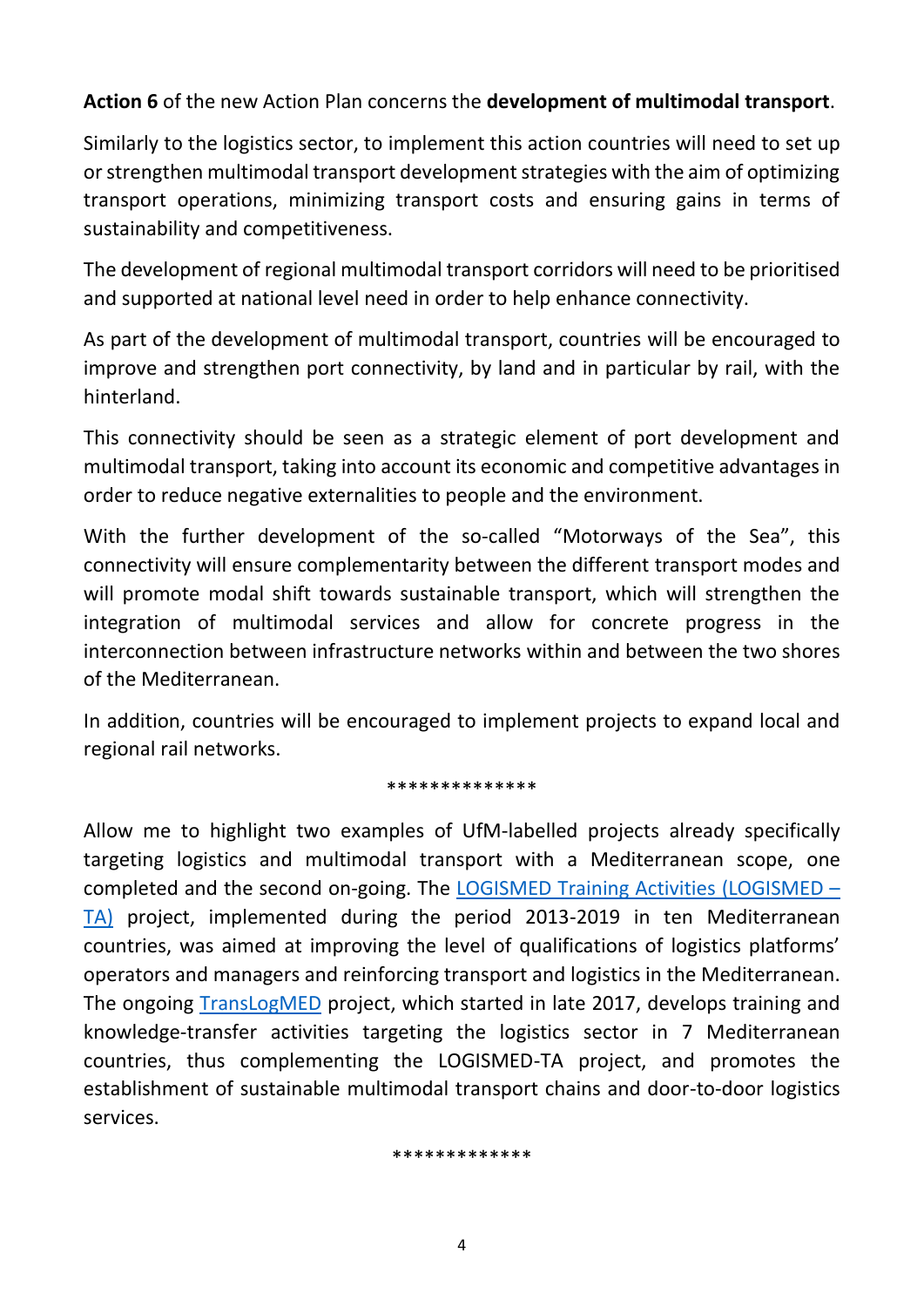## (Optional)

The new Action Plan also aims to assist UfM countries in mitigating risks and considering adaptation options to build resilience, future-proof national transport policies, as well as strengthen the region's culture of preparedness and evidence-based anticipatory policy-making, with strategic foresight on a regional level.

The new RTAP provides comprehensive guidance for action in these fields and intensified cooperation for the transport connectivity sector across the UfM area of action as a whole.

Through **Action 9** on **"Port efficiency improvement"**, and as part of the implementation of the SDGs, UfM countries will establish emission reduction targets at the port level and continue to introduce pilot initiatives and projects between ports in the Mediterranean region.

Mediterranean ports will ensure, through a pilot phase, the transition towards Energy Communities, considered as a pathway towards the transformation of ports into 'sustainable energy hubs' for maritime and inland supply of sustainable and clean energy, and will also ensure the creation of local innovative business ecosystems.

Through **Action 10** on "**Development of maritime transport**", UfM Countries will boost renewable energy investments in order to minimise the negative effects of fossil fuels on the environment, health and biodiversity.

In this context, countries will be encouraged to renew their fleets through investment programmes at the national level with the use of national and international financial institutions and all available financing and support instruments.

UfM countries will also continue working together in the Mediterranean region towards making full use of existing LNG terminal capacity, and further optimising it going forward in line with market demand.

Together and related to the development of sustainable maritime transport solutions, UfM countries will address the diversification of energy options, including different alternative fuels, as relevant and applicable for shipping, not only engaged in international voyages but, more importantly, in short sea shipping routes.

### \*\*\*\*\*\*\*\*\*\*\*\*\*

As part of the thinking process about the implementation of the Action Plan, we have also started to consider when and how to involve International Financial Institutions and donors into our work using the existing UfM framework.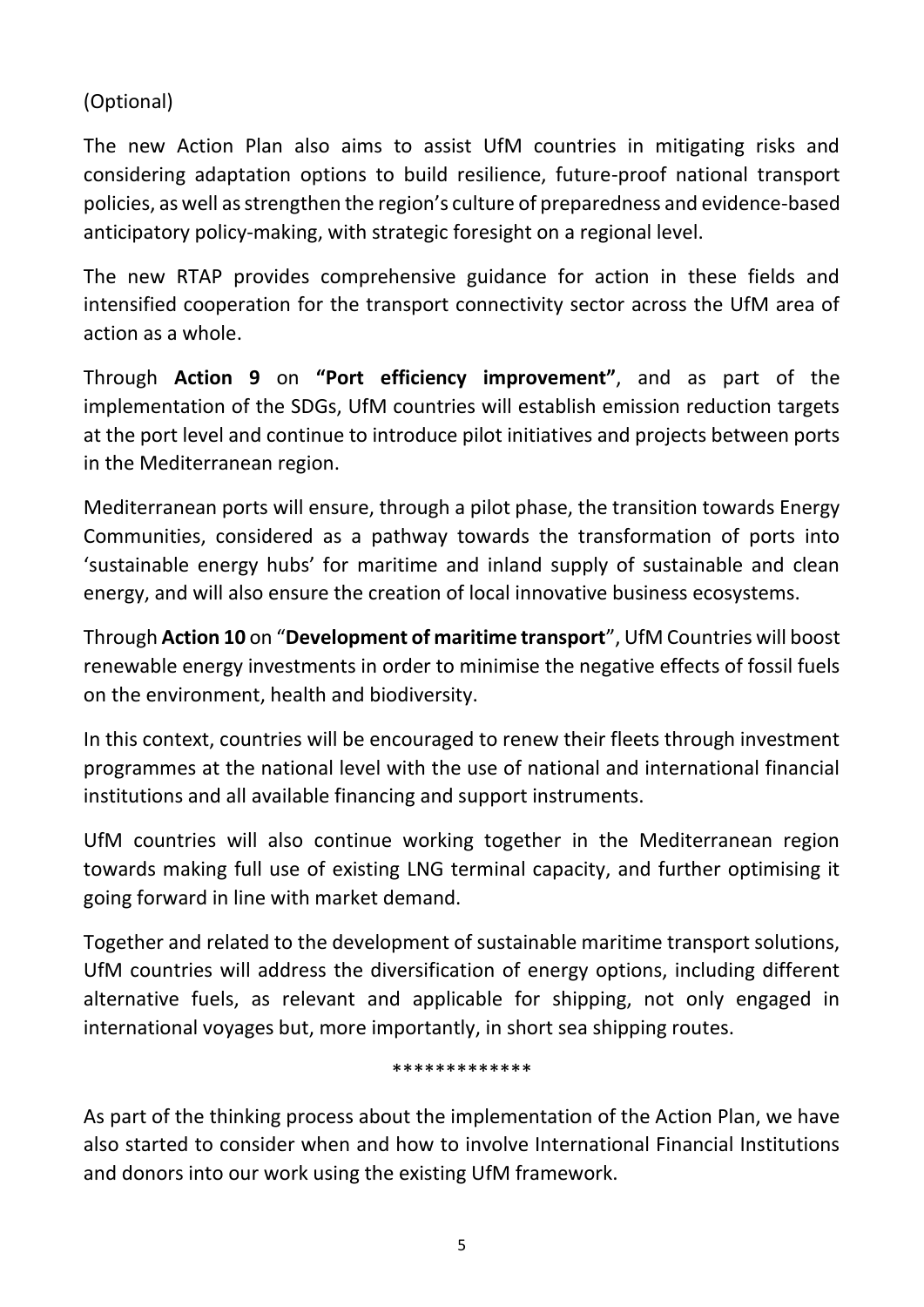This will allow us to present the new action plan to IFIs and, conversely, will allow UfM Members States to know about the funding programmes put in place by IFIs, also by the European Commission, in relation to the different actions of the Plan and their funding requirements.

\*\*\*\*\*\*\*\*\*\*

Ladies and Gentlemen,

We hope this new Regional Transport Action Plan will guide the UfM Member States' individual and collaborative work in the transport sector in the years to come and will indicate the regional transport system's path towards achieving the goal of a sustainable, smart, resilient, cleaner and more inclusive mobility, in line with the vision for trans-Mediterranean integration in the infrastructure sector.

We wish to involve as many partners and stakeholders as possible in this important endeavour, including, needless to say, the organisations and governments on this panel.

In this context, we very much look forward to the outcomes of the discussions of this 18<sup>th</sup> Mediterranean Logistics & Transport Forum.

Thank you very much.